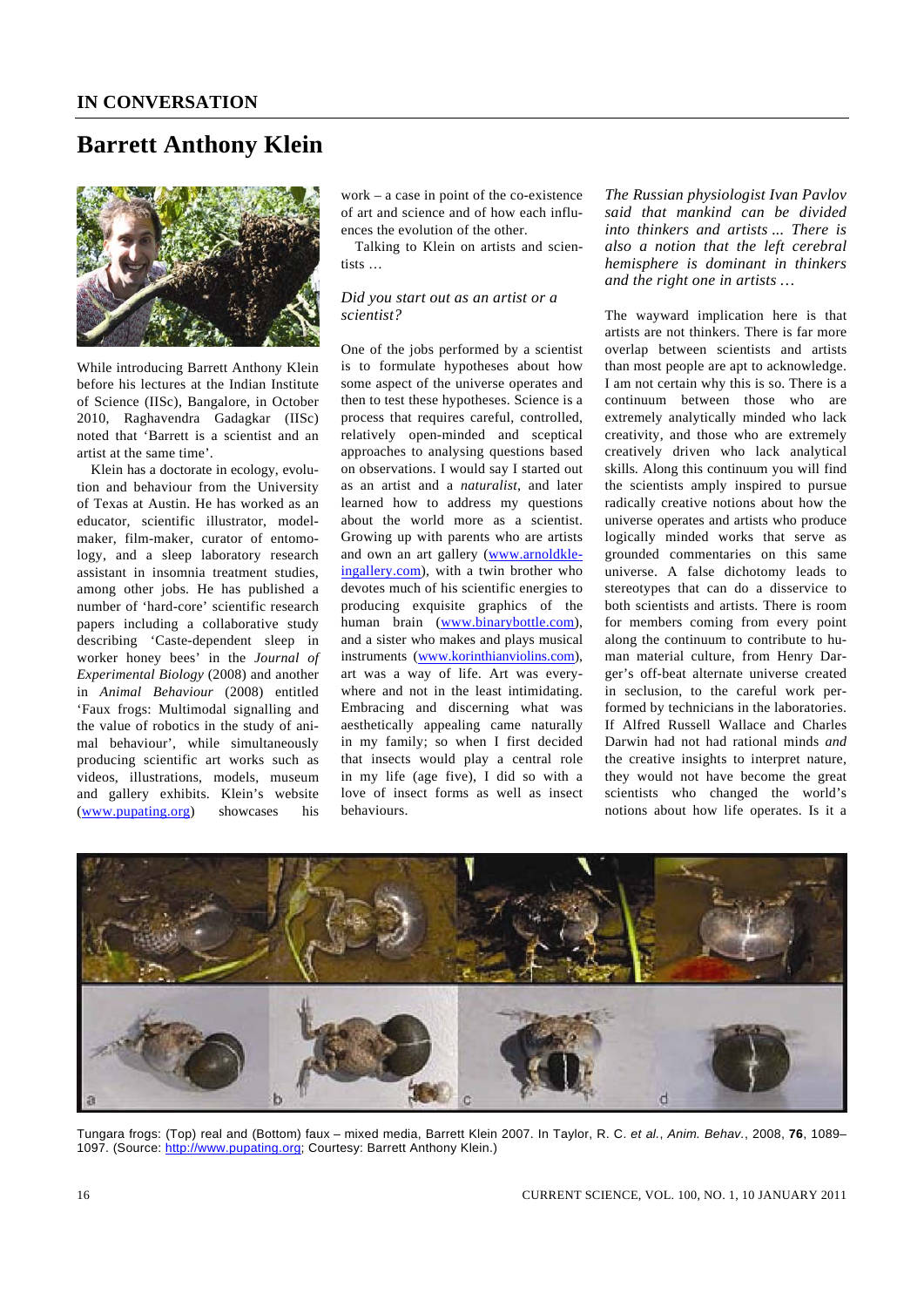

Millipedes – mixed media, Barrett Klein collaboration 1998. In the Hall of Biodiversity, American Museum of Natural History. (Source: http://www.pupating.org; Courtesy: Barrett Anthony Klein.)



Biodiversity (colour) etching + colour pencil, Barrett Klein 2008. (Source: http://www.pupating.org; Courtesy: Barrett Anthony Klein.)

surprise that Galileo Galilei, Leonardo da Vinci and Ernst Haeckel were each competent in visualizing their subjects?

*Do you think that most scientists have a superiority complex and artists an inferiority complex with regard to each other? Or is it the layperson who feels that way?*

Any reasonable scientist should be humbled by the complexity and the beauty of her/his surroundings. Scientists are people and people exhibit a range of attitudes that are contingent upon their environment, as well as the interaction of their environment and their genetic make-up. I know scientists who deeply respect and admire the abilities and the works of artists, and I know artists who deem their work less important than that of scientists. It is important to recognize that there are scientists who conduct research that is sloppy and ineffective, and there are scientists who conduct elegant studies that lucidly dissect problems of general interest. Judging science can be more easily done than judging art, although the same argument can apply to the range of abilities and effectiveness of artists. A good scientist can effect our impressions of the world by employing rational arguments based on sound observations. A good artist can effect our impressions of the world by any means necessary.